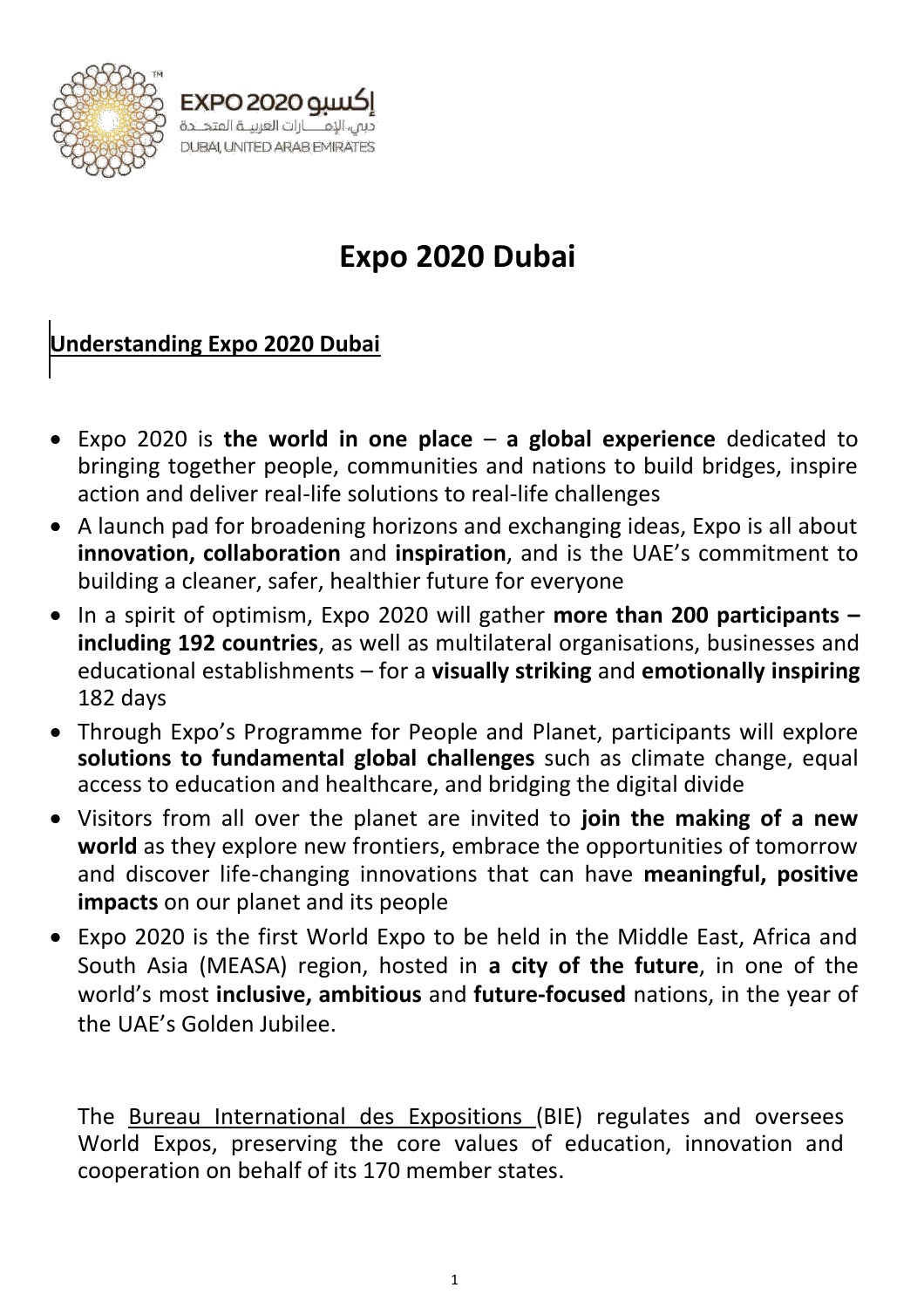#### **Themes**

*'Connecting Minds, Creating the Future'* is our **theme** *and* our purpose, and is based on the belief that innovation and progress are the result of people and ideas coming together in inspiring new ways. Our three **subthemes** are areas we see as essential to building a better world for everyone:

- Opportunity: Unlocking the potential for individuals and communities to shape the future
- Mobility: Creating more efficient and effective movement of people, goods and ideas, both physically and virtually
- Sustainability: Respecting and living in balance with the world we inhabit to ensure a cleaner, safer, healthier future for all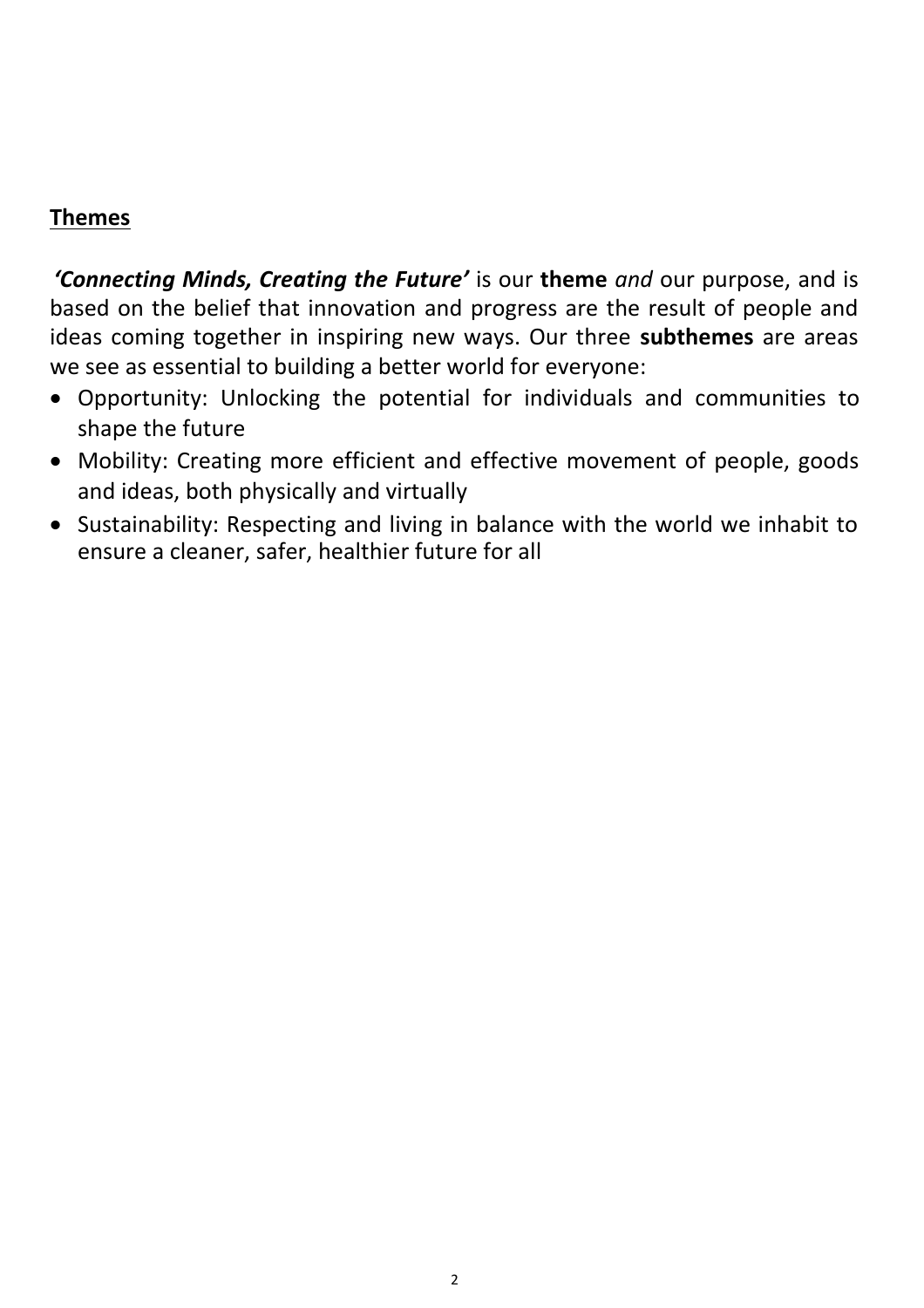

### **Something for everyone**

Expo 2020 is for explorers and adventurers; for foodies and culture enthusiasts; for children and grandparents; for entrepreneurs, thoughtleaders, businesses and governments; for the casual tourist, and for the curious who want to experience the future – now.

- The Expo site will come alive with the sounds, rhythms and sights of a global cast of performers across its dynamic, diverse and ever-changing entertainment programme, from music, dance and art to inspiring poetry and insightful talks. With up to **60 live events** each day, all day, it will be a 182-day feast for the senses, featuring an array of internationally celebrated names
- For six months, Expo 2020 will be the **must-visit family destination**, with thousands of family events, amazing exploratory experiences and free entry for kids up to age 18
- Visitors can tuck in to **50-plus global cuisines** from 200 F&B outlets, enjoy delicious culinary tours and explore innovative culinary tech
- Expo's **inspiring arts and culture programme** includes a series of commissioned substantial public artworks, as well as a showcase of contemporary Emirati design and craft commissions
- Expo's **musical programmes** include *Al Wasl*, an Emirati opera that combines Emirati and global talent, bringing to life the UAE's rich history; and the Firdaus Orchestra, an all-female orchestra creatively led by Oscarwinning composer AR Rahman
- Expo 2020 will run from **1 October 2021 to 31 March 2022**, opening 1000 midnight (Saturday to Wednesday) and 1000-0200 (Thursday and Friday)
- Tickets to Expo 2020 Dubai went on sale on 18 July 2021
	- o Season Passes (AED 495/USD 135 Mastercard debit and credit card holders receive a 25 per cent discount) offer unlimited entry for the entire six months of Expo 2020
	- o Family Package (AED 950/USD 258) includes Season Passes for two parents plus nanny; discounts on F&B; 25 per cent off five additional Multi-Day Passes; and a photograph voucher worth AED 125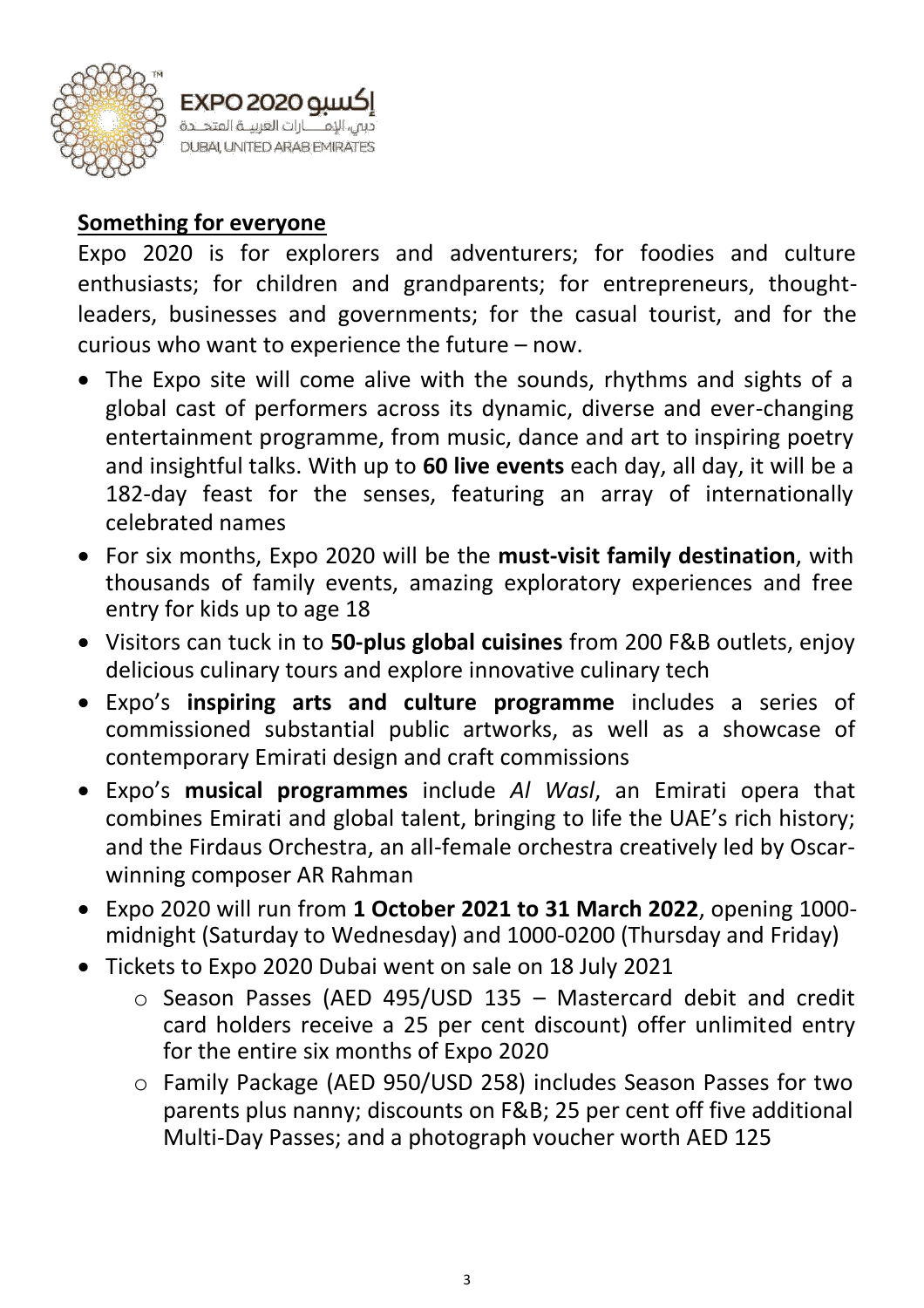

o Multi-Day Passes (AED 195/USD 53) allow holders unrestricted entry for 30 consecutive days o 1-Day Tickets (AED 95/USD 26)

- 
- o Children under 18 years old, visitors ages 60 years and above, and students holding valid student ID from any academic institution in the world will be given free entry. Complimentary tickets will also be available for people of determination, with their companion receiving a 50 per cent discount

## **Where is Expo 2020 Dubai?**

- Expo 2020 is located in Dubai South, close to Al Maktoum International Airport and easily reached from Dubai and Abu Dhabi's international airports and cruise terminals
- Expo 2020 is easily accessible public transport, including the Route 2020 Metro extension and Expo Rider, a dedicated complimentary public bus service
- The Expo 2020 site is 4.38 sqkm, approximately 2 sqkm forms the gated area, while the remaining 2.4 sqkm features supporting amenities and facilities

#### **An exceptional site**

• Expo 2020 is one of the world's most technologically connected sites, a **city of the future** powered by state-of-the-art innovations that will link every aspect of the event to ensure visitors have an unparalleled experience

Expo aims to be **one of the [most sustainable](https://www.expo2020dubai.com/en/discover/sustainability) World Expos ever – an example of innovation in action from its cutting-edge sustainable architecture to sensors that monitor energy efficiency**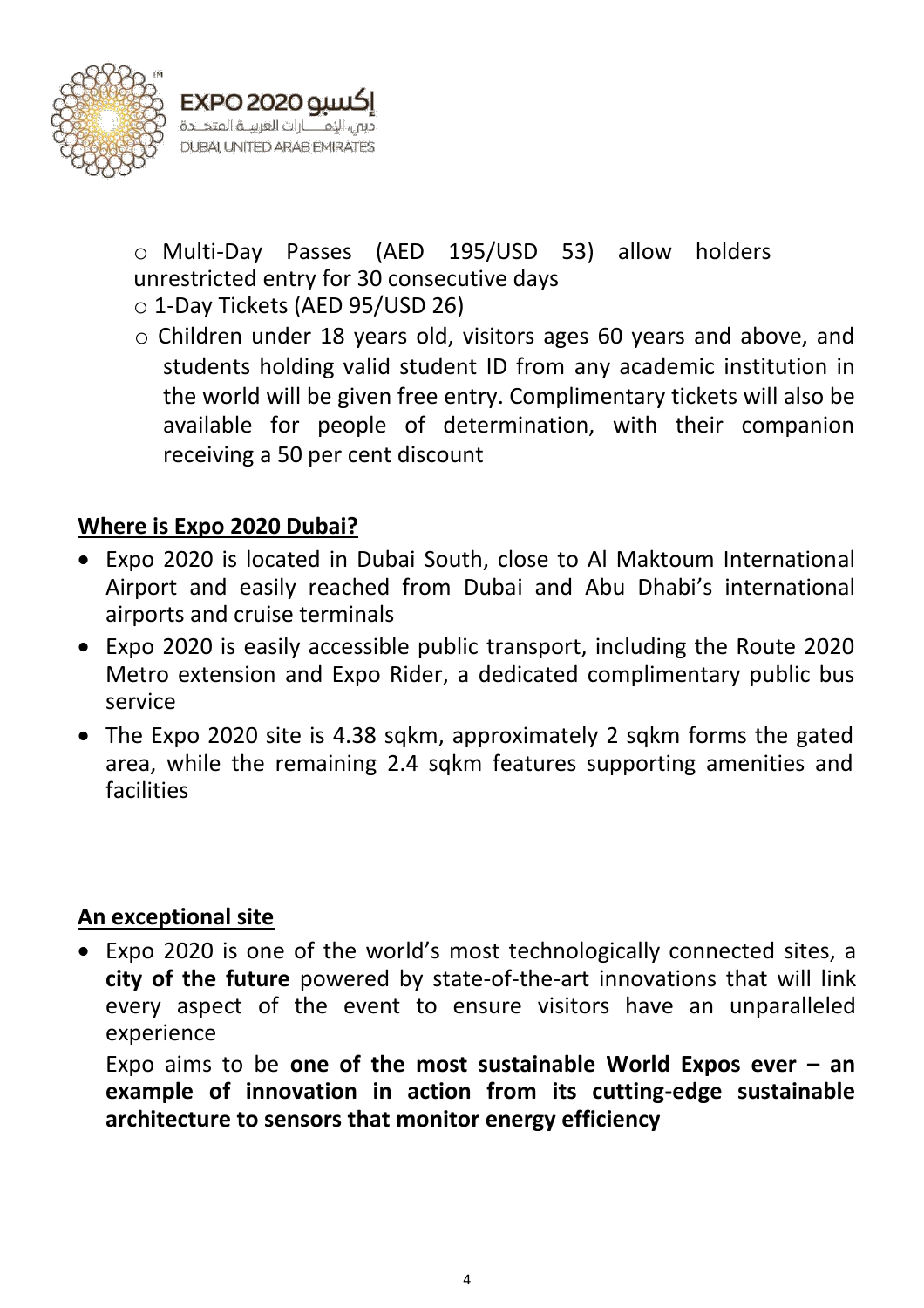- The Thematic Districts include performance spaces, innovation galleries, art installations, parks and outdoor gardens. Each is anchored by its own Thematic Pavilion
- **Mission Possible – The Opportunity Pavilion**
- **Alif – The Mobility Pavilion**
- **Terra – The Sustainability Pavilion**

[Al Wasl Plaza i](https://media.expo2020dubai.com/en/content/about/al-wasl-plaza)s **Expo's beating heart** – its iconic centrepiece and the focal point for celebrations during Expo 2020. Its steel trellis dome the world's largest 360-degree projection surface

- Expo's 21-metre-high, mashrabiya-style carbon fibre Entry Portals give visitors a first taste of the **amazing architecture and unprecedented innovation** they will experience across Expo 2020
- Dozens of participants have already revealed their pavilions each is **future-focused, inspiring and innovative**

#### **Expo Programmes**

Expo 2020 is already bringing people and communities together to build a better future for everyone.

- **Expo Live**, Expo's global innovation and partnership programme is backing 140 projects from 76 countries, each offering innovative solutions to pressing challenges, helping to improve people's lives or preserve the planet
- Expo's **Global Best Practice Programme** spotlights 50 projects already providing impactful, sustainable solutions to some of our biggest challenges, with a commitment to expanding them across the globe
- The **Expo Education Programme** is inviting students from high schools and UAE and international universities to join specially curated tours, gain hands-on skills, and shape their future careers by connecting with peers, industry leaders and global experts
- The **Expo School Programme** is inspiring the younger generation by engaging with UAE schools and educators. During Expo 2020 it will offer students a once-in-a-lifetime learning experience via four bespoke school tours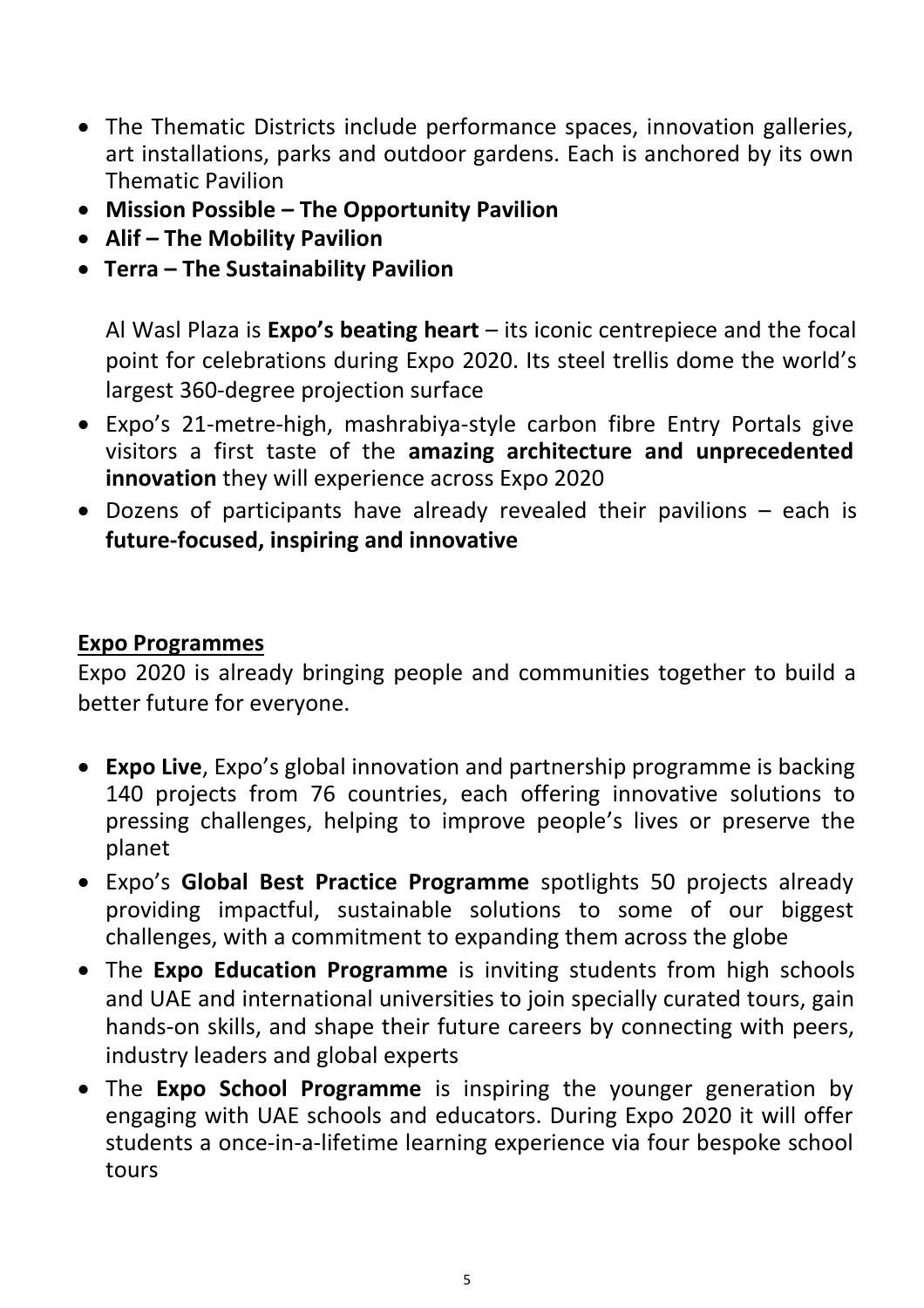- A total of 30,000 **Expo 2020 Volunteers**, a diverse and inclusive mix of UAE residents and expats from a range of nationalities and backgrounds, will be the welcoming 'face of Expo 2020 Dubai', reflecting UAE's inclusive and hospitable spirit
- Expo's **World Majlis** will bring global thought-leaders together for the conversations that matter, in the traditional Emirati *majlis* setting

## **Driving growth**

- Expo 2020 is a global launch pad for business, **opening up new markets and new opportunities** to every business visitor, and including farreaching business programming that will assist in attracting investments, forging agreements and promoting international cooperation
- Expo 2020 has committed 20 per cent of direct and indirect spending to small and medium-sized enterprises (SMEs), which it sees as **key to future prosperity** in the UAE and the region
- The **world-class** Dubai Exhibition Centre (DEC), Expo 2020 Dubai, with its 45,000 sqm of flexible space, will be a major draw for the MICE industry during Expo and beyond
- Expo 2020 will support the tourism sector and serve as an incubator for innovative, knowledge-based businesses and entrepreneurs, diversifying the economy and enhancing the country's welcoming and thriving reputation as **an ideal location** to live, play, work and do business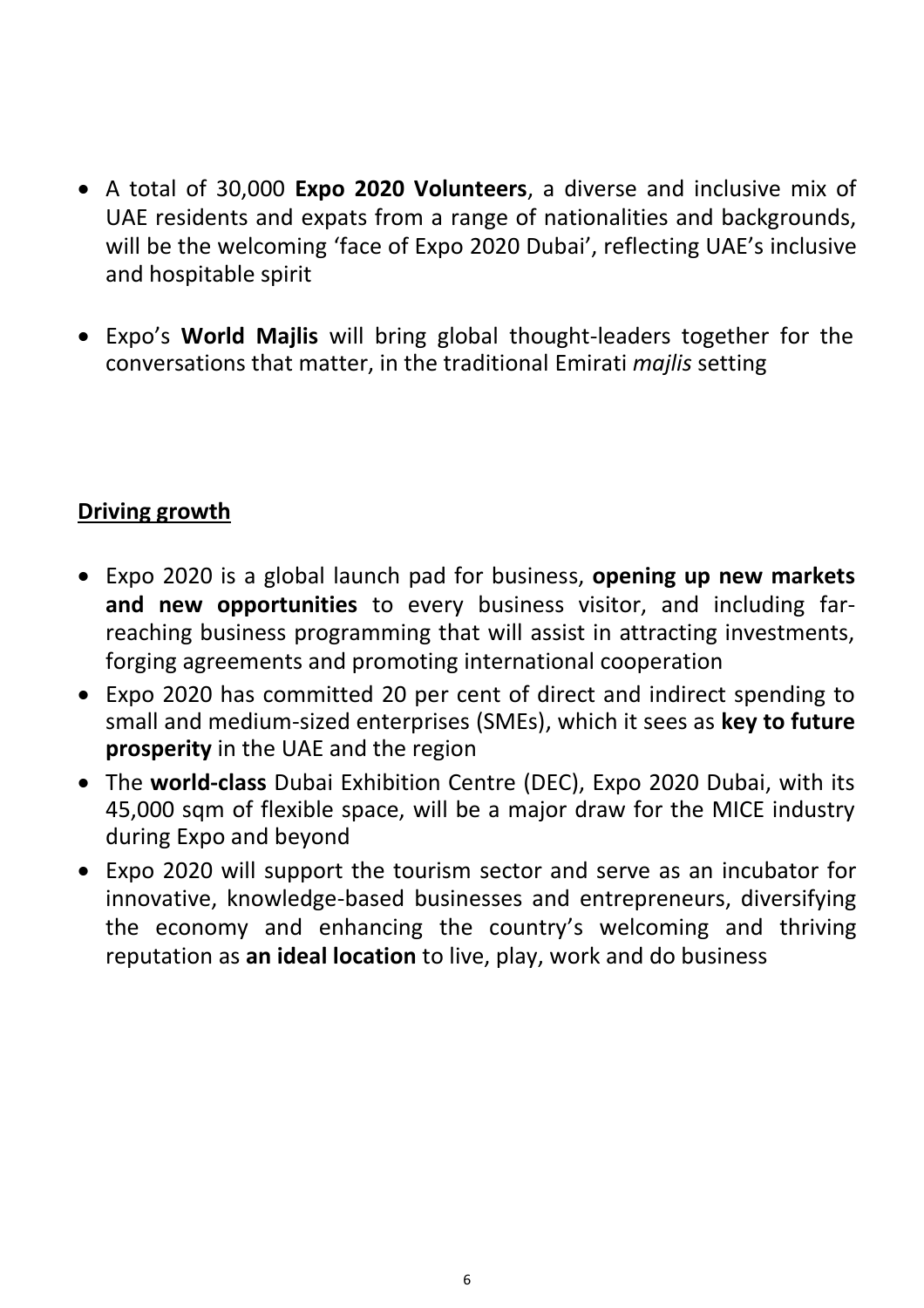

## **Legacy**

The UAE has shown the world what is possible through its remarkable transformation and progress. Expo 2020, coinciding with the UAE's 50th anniversary in 2021, engages people in this journey, inspires the next generation, and, together, sparks innovations that will kick-start another 50 years of purposeful progress, contributing to the nation's continued prosperity and enabling growth in the region and beyond.

More than 80 per cent of Expo's infrastructure will live on in the future city of **[District 2020](https://www.district2020.ae/)** – **a model global community** for the future that will use state-of-the-art innovation, science and sustainability to create a cleaner, safer, healthier environment to live and work

- Expo 2020 is committed to building a meaningful, measurable long-term legacy that will set **a benchmark for future World Expos**
- Through its youth and business engagement activities, Expo will **stimulate economic, cultural and scientific prosperity**
- The experiences our visitors will enjoy, the innovations they will discover and the connections they will make will reveal inspiring, new perspectives and **encourage lasting, positive impact**

#### **COVID measures**

The health and safety of all visitors and workers is our first responsibility. Consulting with the world's leading medical experts and guided by the latest science and data, we have implemented a range of measures and continue to monitor new developments to ensure a safe and exciting visitor experience at Expo 2020 Dubai.

Measures include mandatory mask wearing, hand sanitising stations and capacity restrictions to ensure social distancing. The pre-booking of tickets is strongly encouraged, and visitors are urged to make use of Expo's Smart Queue system to book their pavilion experience.